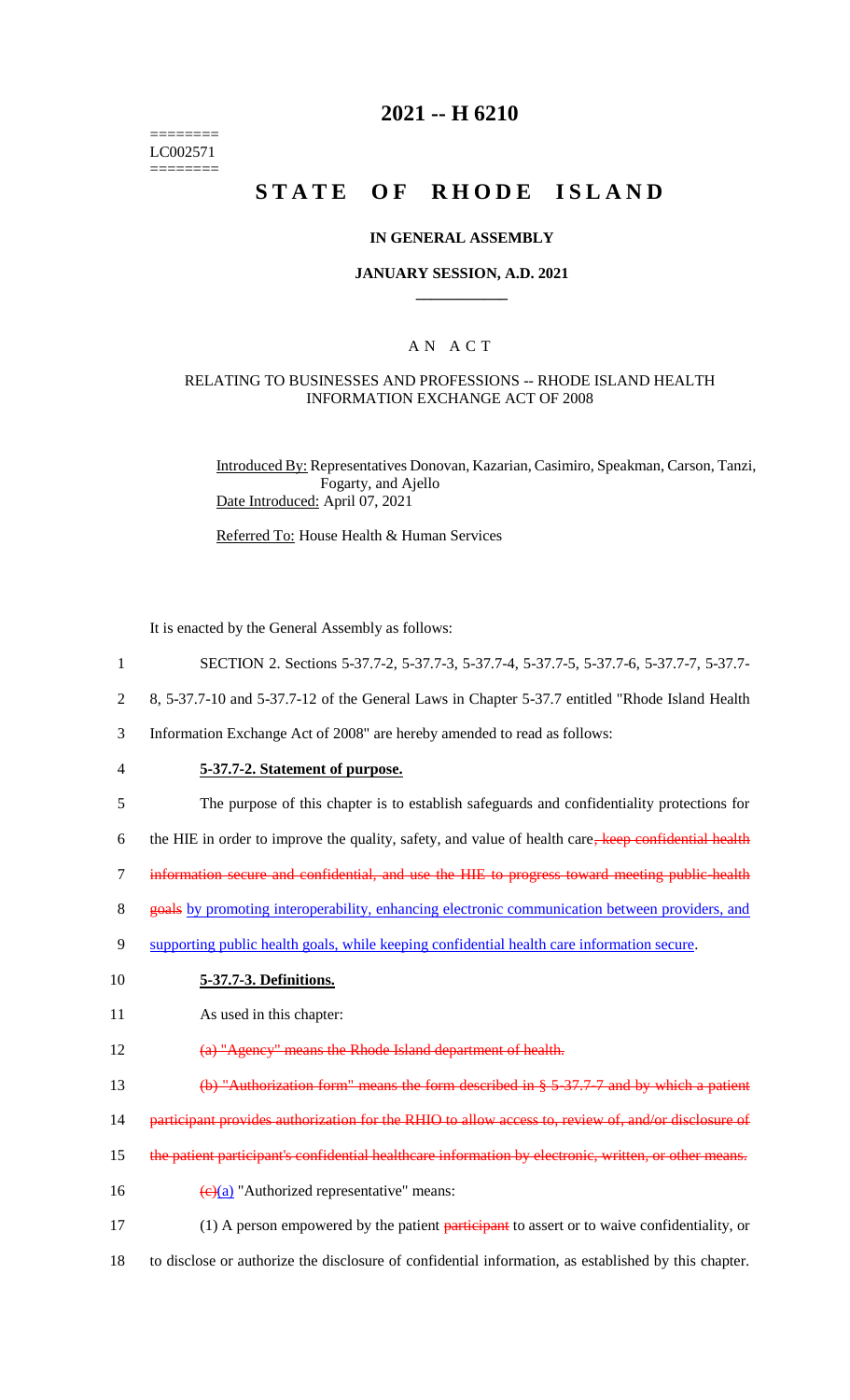1 That person is not, except by explicit authorization, empowered to waive confidentiality or to 2 disclose or consent to the disclosure of confidential information; or

3 (2) A person appointed by the patient participant to make healthcare decisions on his or her 4 behalf through a valid durable power of attorney for healthcare as set forth in § 23-4.10-2; or

5 (3) A guardian or conservator, with authority to make healthcare decisions, if the patient 6 participant is decisionally impaired; or

7 (4) Another legally appropriate medical decision maker temporarily if the patient 8 participant is decisionally impaired and no healthcare agent, guardian, or conservator is available; 9 or

10 (5) If the patient participant is deceased, his or her personal representative or, in the absence 11 of that representative, his or her heirs-at-law; or

12 (6) A parent with the authority to make healthcare decisions for the parent's child; or

13 (7) A person authorized by the patient participant or his or her authorized representative to 14 access their confidential healthcare information from the HIE, including family members or other 15 proxies as designated by the patient, to assist the patient participant with the coordination of their 16 care.

 $\frac{d}{d}$  (d)(b) "Business associate" means a business associate as defined by HIPAA.

18  $(e)(c)$  "Confidential healthcare information" means all information relating to a patient 19 participant's patient's healthcare history, diagnosis, condition, treatment, or evaluation.

20  $(f)(d)$  "Coordination of care" means the process of coordinating, planning, monitoring, 21 and/or sharing information relating to, and assessing a care plan for, treatment of a patient.

 $\frac{1}{22}$  (g)(e) "Data-submitting partner" means an individual, organization, or entity who or that 23 has entered into a business associate agreement with the RHIO and submits a patient participant's 24 patient's confidential healthcare information through the HIE.

 $25$  ( $\bigoplus$ f) "Department of health" means the Rhode Island department of health.

26  $\frac{(\mathbf{i})(\mathbf{g})}{(\mathbf{j})(\mathbf{g})}$  "Disclosure report" means a report generated by the HIE relating to the record of 27 access to, review of, and/or disclosure of a patient's confidential healthcare information received,

28 accessed, or held by the HIE.

 $\frac{(\frac{1}{2})}{h}$  "Electronic mobilization" means the capability to move elimical confidential health 30 information electronically between disparate healthcare information systems while maintaining the 31 accuracy of the information being exchanged.

 $\frac{4k}{i}$  "Emergency" means the sudden onset of a medical, mental, or substance abuse use, 33 or other condition manifesting itself by acute symptoms of severity (e.g. severe pain) where the 34 absence of medical attention could reasonably be expected, by a prudent layperson, to result in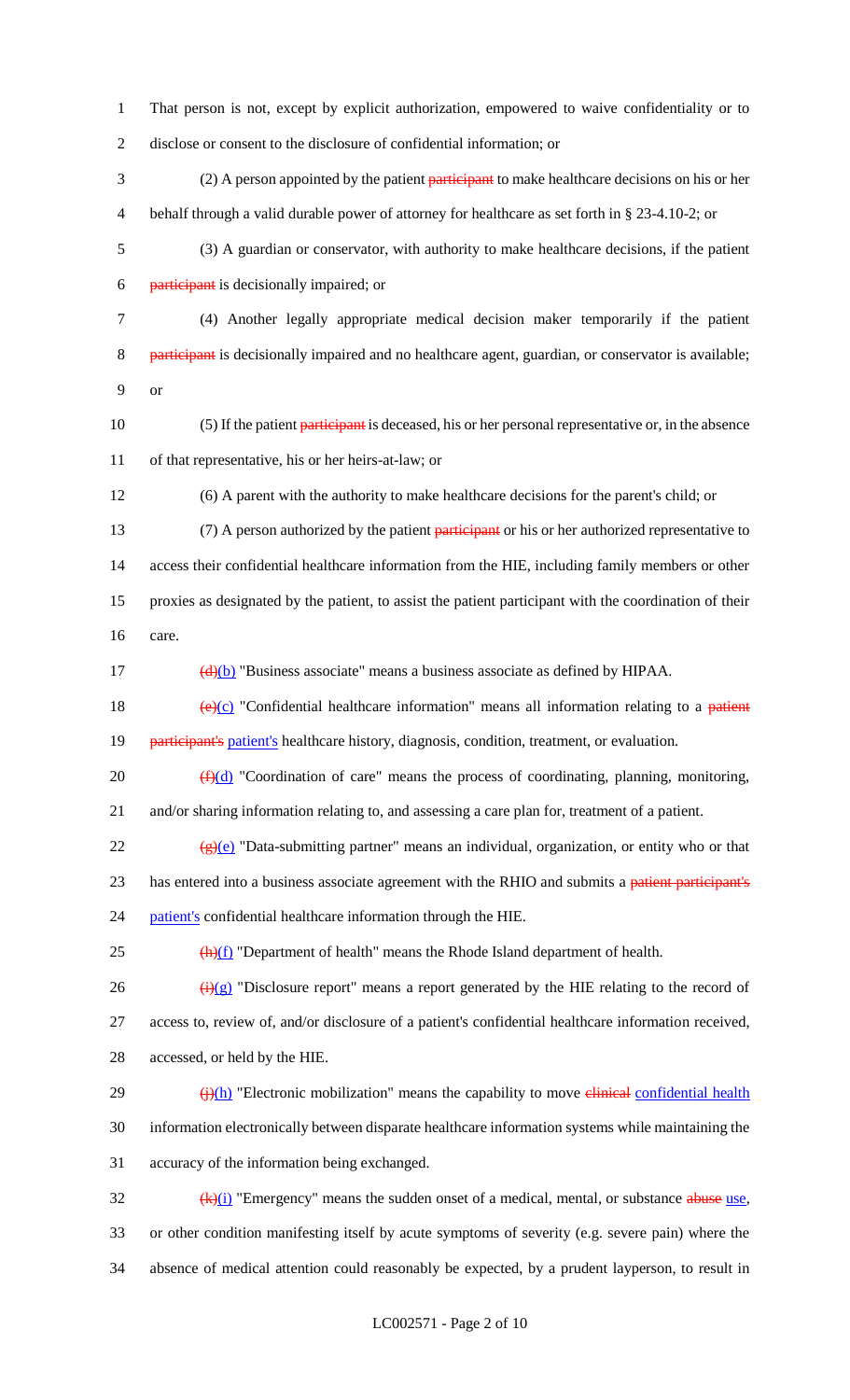1 placing the patient's health in serious jeopardy, serious impairment to bodily or mental functions, 2 or serious dysfunction of any bodily organ or part.

 $\frac{(\mu)(i)}{i}$  "Healthcare provider" means any person or entity licensed by this state to provide or lawfully providing healthcare services, including, but not limited to, a physician, hospital, intermediate-care facility or other healthcare facility, dentist, nurse, optometrist, podiatrist, physical therapist, psychiatric social worker, pharmacist, or psychologist, and any officer, employee, or agent of that provider acting in the course and scope of his or her employment or agency related to or supportive of healthcare services.

9  $(m)(k)$  "Healthcare services" means acts of diagnosis, treatment, medical evaluation, 10 referral, or counseling, or any other acts that may be permissible under the healthcare licensing 11 statutes of this state.

12  $\frac{(n)(l)}{l}$  "Health Information Exchange" or "HIE" means the technical system operated, or to 13 be operated, by the RHIO under state authority allowing for the statewide electronic mobilization 14 of confidential healthcare information, pursuant to this chapter.

15  $\left(\frac{\Theta(m)}{m}\right)$  "Health plan" means an individual plan or a group plan that provides, or pays the 16 cost of, healthcare services for a patient participant.

17  $\left(\frac{p}{n}\right)$  "HIE Advisory Commission" means the advisory body established by the 18 department of health in order to provide community input and policy recommendations regarding 19 the use of the confidential healthcare information of the HIE.

20  $\left(\frac{q}{q}\right)$  "HIPAA" means the Health Insurance Portability and Accountability Act of 1996, 21 as amended.

22 (r) "Participant" means a patient participant, a patient participant's authorized

23 representative, a provider participant, a data-submitting partner, the regional health information

24 organization, and the department of health, that has agreed to authorize, submit, access, and/or

25 disclose confidential healthcare information via the HIE in accordance with this chapter.

- 26 (s) "Participation" means a patient participant's authorization, submission, access, and/or
- 27 disclosure of confidential healthcare information via the HIE in accordance with this chapter.

28 (p) "Opt out" means the ability of a patient to choose to not have their confidential health 29 care information disclosed from HIE in accordance with § 5-37.7-7.

30  $\left(\frac{t}{q}\right)$  "Patient participant" means a person who receives healthcare services from a provider

31 participant and has agreed to participate in the HIE through the mechanisms established in this 32 chapter.

33  $(u)(r)$  "Provider participant" means a pharmacy, laboratory, healthcare provider, or health 34 plan who or that is providing healthcare services or pays for the cost of healthcare services for a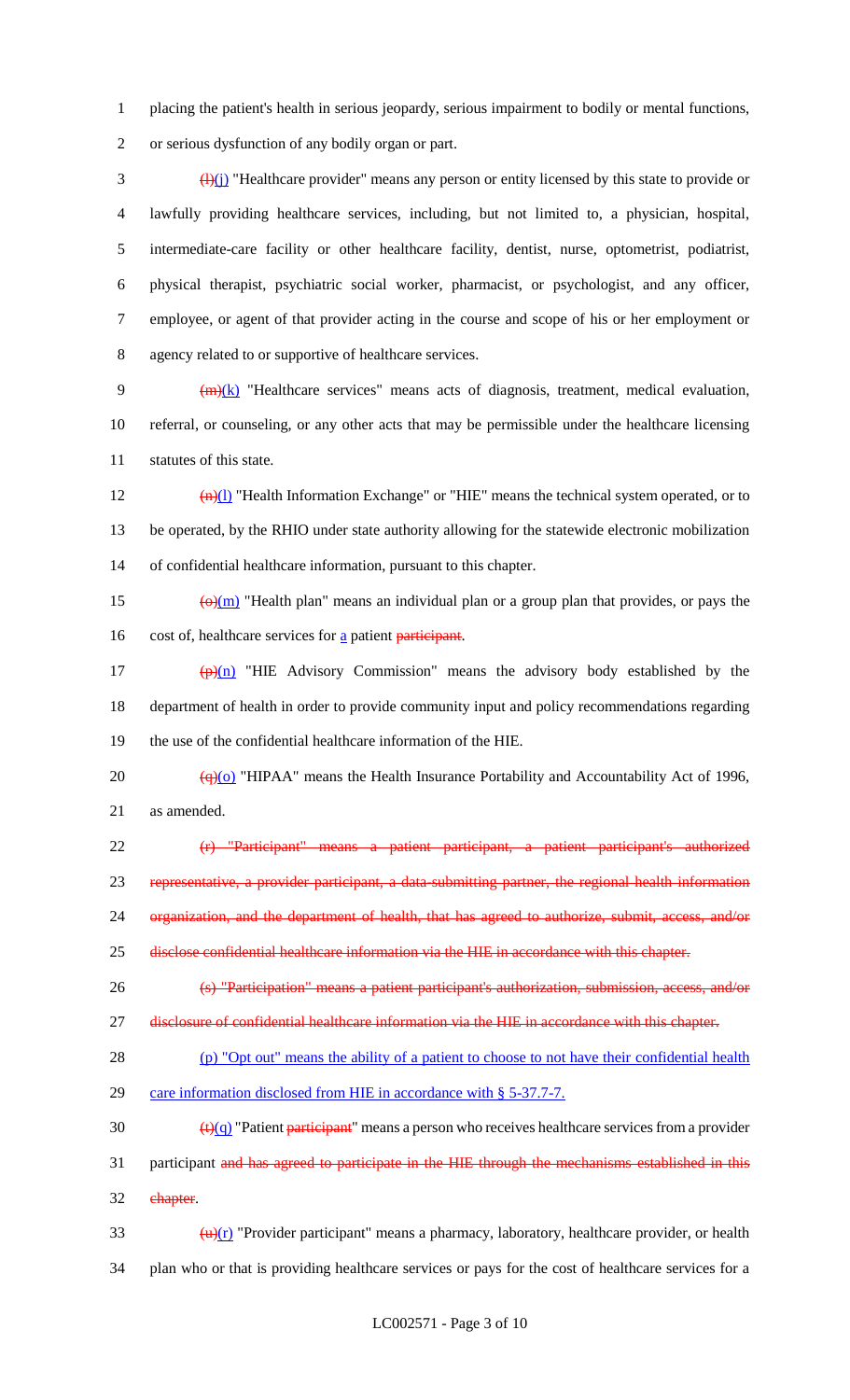1 patient participant and/or is submitting and/or  $\Theta$  accessing healthcare information through the HIE 2 and has executed an electronic and/or written agreement regarding disclosure, access, receipt, 3 retention, or release of confidential healthcare information  $\theta$  from the HIE.

 $\langle \mathbf{v} \rangle$ (s) "Regional health information organization" or "RHIO" means the organization 5 designated as the RHIO by the state to provide administrative and operational support to the HIE.

# 6 **5-37.7-4. Participation in the health information exchange. Use of the health**  7 **information exchange.**

 (a) There shall be established a statewide HIE under state authority to allow for the electronic mobilization of confidential healthcare information in Rhode Island. Confidential healthcare information may only be accessed, released, or transferred from the HIE in accordance with this chapter.

12 (b) The state of Rhode Island has an interest in encouraging participation in use of the HIE 13 by all interested parties, including, but not limited to, healthcare providers, patients, health plans, 14 entities submitting information to the HIE, entities obtaining information from the HIE, and the 15 RHIO. The Rhode Island department of health is also considered a participant for public health 16 <del>purposes.</del>

17 (c) Patients and health care providers Except as provided in § 5-37.7-7(b), patients shall 18 have the choice to participate in opt out of having their confidential health care information 19 disclosed from the HIE, as through the process defined by in regulations in accordance with  $\frac{1}{2}$ 20 37.7-3; provided, however, that provider § 5-37.7-5.

21 (d) Provider participants must continue to maintain their own medical record meeting the 22 documentation and other standards imposed by otherwise applicable law.

23 (e) The state agencies may submit to the HIE and/or receive from the HIE applicable

24 confidential health care information for public health purposes.

25 (d)(f) Participation in the HIE Nothing contained herein shall have no an impact on the 26 content of, or use or disclosure of, confidential healthcare information of patient participants 27 patients that is held in locations other than the HIE. Nothing in this chapter shall be construed to 28 limit, change, or otherwise affect entities' rights to exchange confidential healthcare information in 29 accordance with other applicable laws.

 $(e)(g)$  The state of Rhode Island hereby imposes on the HIE and the RHIO as a matter of state law, the obligation to maintain, and abide by the terms of, HIPAA-compliant business associate agreements, including, without limitation, the obligations to use appropriate safeguards to prevent use or disclosure of confidential healthcare information in accordance with HIPAA, 34 other state and federal laws and this chapter; not to use or disclose confidential healthcare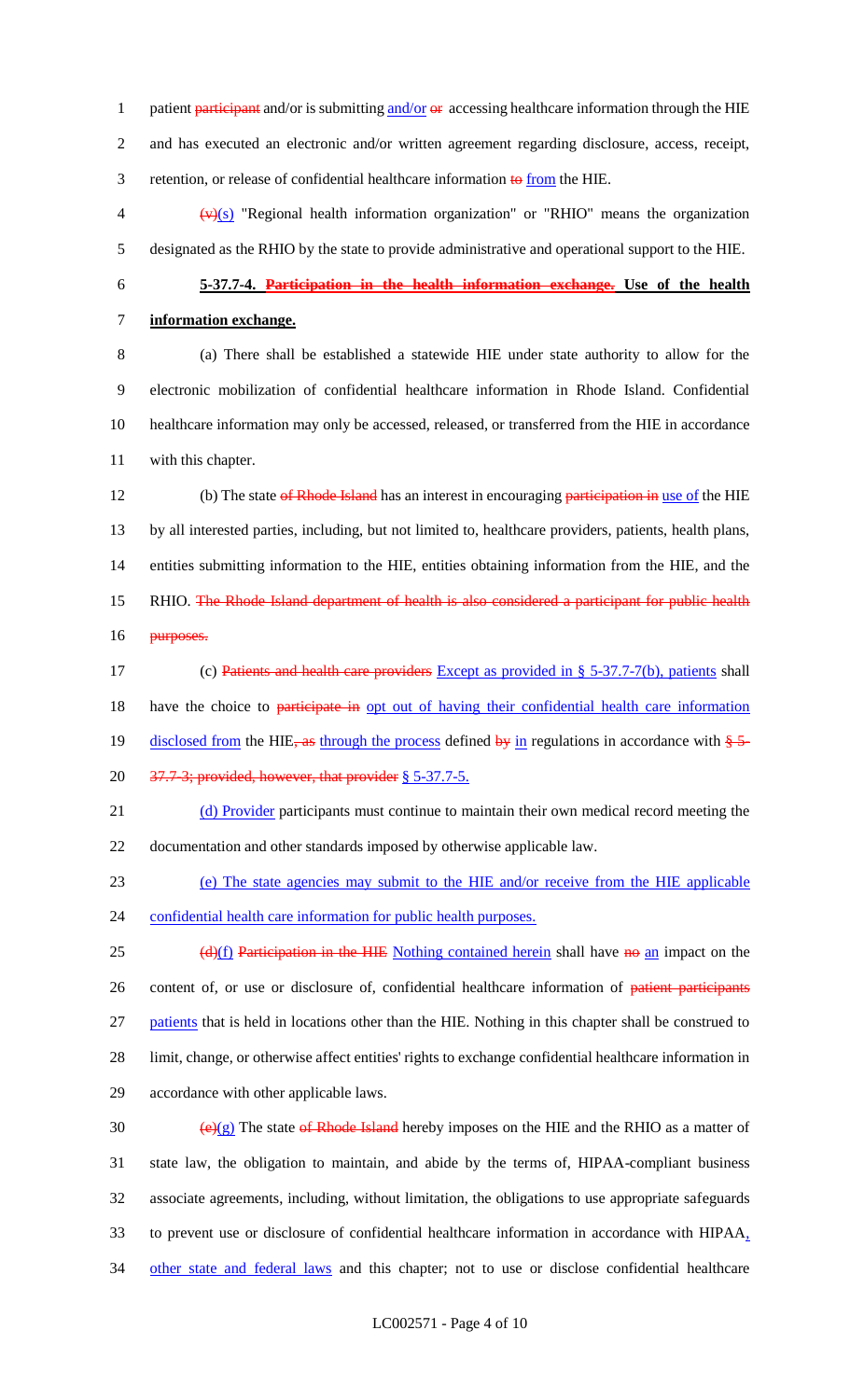information other than as permitted by HIPAA and this chapter; or to make any amendment to a confidential healthcare record that a provider participant so directs; and to respond to a request by 3 a patient participant to make an amendment to the patient participant's confidential patient's healthcare record.

## 5 **5-37.7-5. Regulatory oversight.**

6 (a) The director of the department of health shall develop regulations regarding the 7 confidentiality of patient participant information received, accessed, or held by the HIE and is 8 authorized to promulgate such other regulations as the director department deems necessary or 9 desirable to implement the provisions of this chapter, in accordance with the provisions set forth in 10 chapter 17 of title 23 and chapter 35 of title 42.

11 (b) The department of health has exclusive jurisdiction over the HIE, except with respect to the jurisdiction conferred upon the attorney general in § 5-37.7-13. This chapter shall not apply to any other private and/or public-health information systems utilized within a healthcare provider or other organization that provides healthcare services.

15 (c) The department of health shall promulgate rules and regulations for the establishment 16 of an HIE advisory commission. that The HIE advisory commission, in consultation with the RHIO, 17 will be responsible for recommendations relating to the department regarding the use of, and 18 appropriate confidentiality protections for, the confidential healthcare information of the HIE<sub>7</sub> 19 subject to regulatory oversight by the department of health. Said commission members shall be 20 subject to the advice and consent of the senate. The commission shall report annually to the 21 department of health and the RHIO, and such report shall be made public.

## 22 **5-37.7-6. Regional health information organization.**

 The RHIO shall, subject to and consistent with department regulations and contractual 24 obligations it has with the state of Rhode Island, be responsible for implementing recognized national standards for interoperability and all administrative, operational, and financial functions to support the HIE, including, but not limited to, implementing and enforcing policies for receiving, retaining, safeguarding, and disclosing confidential healthcare information as required by this chapter. The RHIO is deemed to be the steward of the confidential healthcare information for which 29 it has administrative responsibility. The HIE advisory commission shall be responsible for recommendations to the department of health, and in consultation with the RHIO regarding the use 31 of the confidential healthcare information.

#### 32 **5-37.7-7. Disclosure.**

 $(a)(1)$  Except as provided in subsection (b), a patient participant's or the patient's authorized 34 representative may opt out of having their confidential healthcare information may only be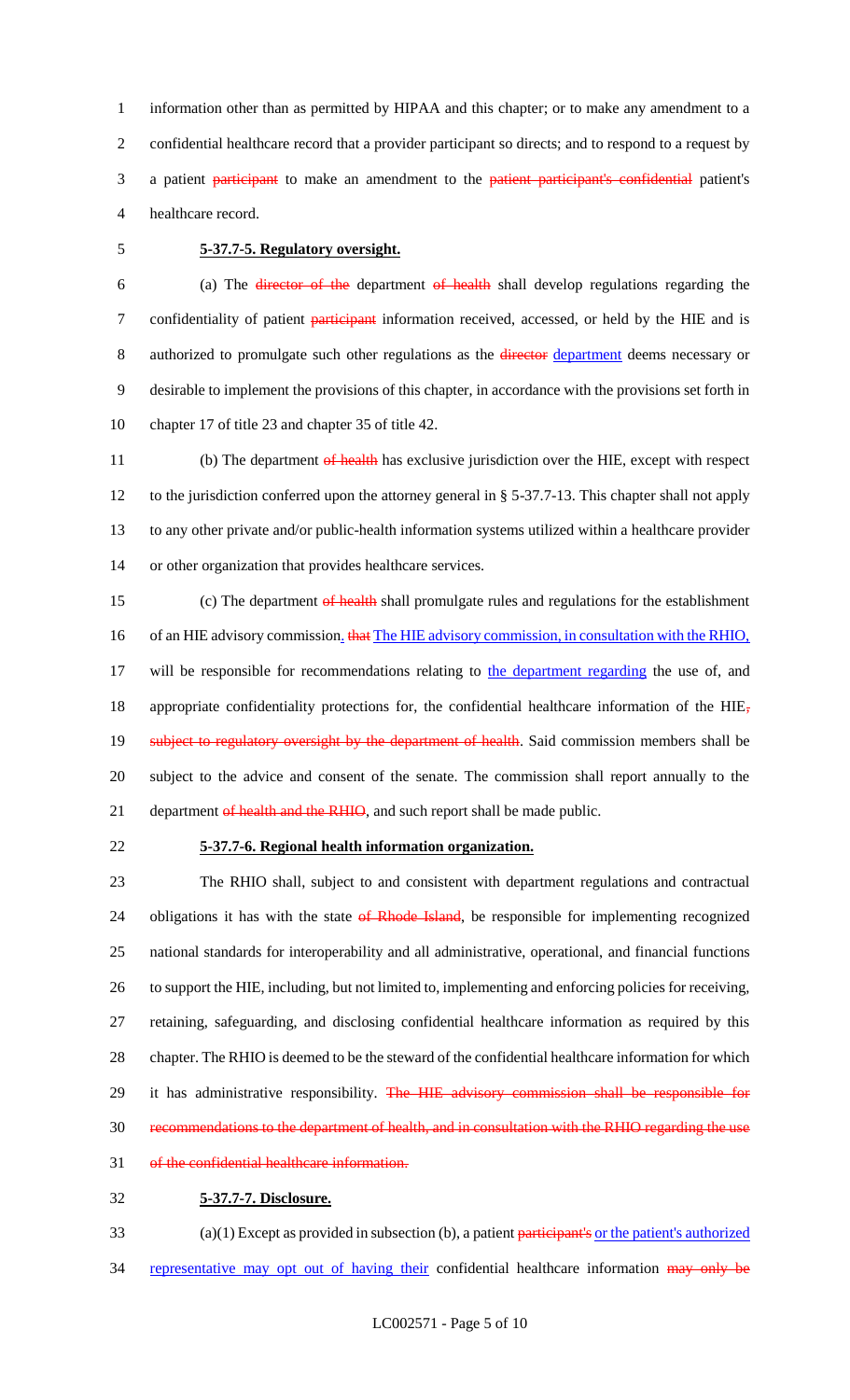1 accessed, released, or transferred disclosed from the HIE in accordance with an authorization form 2 signed by the patient participant or the patient's authorized representative. Patients shall be notified 3 of their right to opt out of having their confidential health care information disclosed from the HIE 4 through the process provided by regulation in accordance with § 5-37.7-5. 5 (b) No authorization for release or transfer of confidential health care information from the 6 HIE shall be required The opt out does not apply to disclosures in the following situations: 7 (1) To a healthcare provider who believes, in good faith, that the information is necessary 8 for diagnosis or treatment of that individual in an emergency; or 9 (2) To public-health authorities in order to carry out their functions as described in this title 10 and titles 21 and 23, and rules promulgated under those titles. These functions include, but are not 11 restricted to, investigations into the causes of disease, the control of public-health hazards, 12 enforcement of sanitary laws, investigation of reportable diseases, certification and licensure of 13 health professionals and facilities, review of health care such as that required by the federal 14 government and other governmental agencies, and mandatory reporting laws set forth in Rhode 15 Island general laws; or 16 (3) To the RHIO in order for it to effectuate the operation and administrative oversight of 17 the HIE $;$  and. 18 (4) To a health plan, if the information is necessary for care management of its plan 19 members, or for quality and performance measure reporting. 20 (c) The content of the authorization form for access to, or the disclosure, release, or transfer 21 of confidential health care information from the HIE, shall be prescribed by the RHIO in accordance 22 with applicable department of health regulations, but, at a minimum, shall contain the following 23 information in a clear and conspicuous manner: Notification and opt out procedures shall be 24 developed in consultation with the HIE advisory commission and provided in regulations 25 promulgated in accordance with § 5-37.7-5. Provider participants that share data with the HIE shall 26 notify their patients that data is being shared with the HIE to support the provision of care, and 27 inform their patients about the ability to opt out. At a minimum, the notification shall contain the 28 following information in a clear and concise manner: 29 (1) A statement of the need for and proposed uses of that information; and that the patient's 30 provider is a provider participant in the HIE, and as such may share the patient's confidential health 31 care information through the HIE as permitted by this chapter and all applicable state and federal 32 <u>law.</u> 33 (2) A statement that the authorization for access to, disclosure of, and/or release of 34 information may be withdrawn at any future time and is subject to revocation; patient may opt out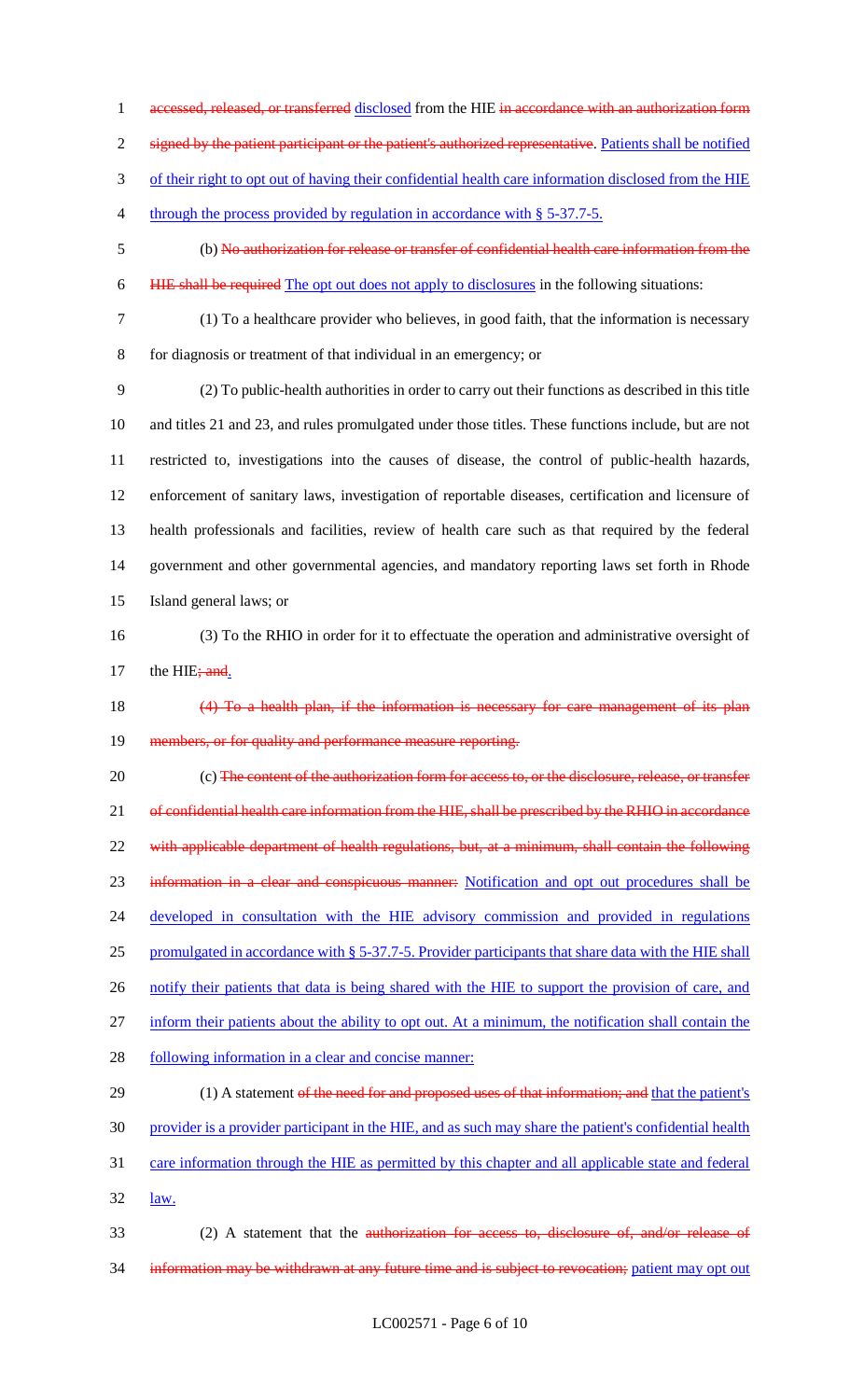of having their confidential health care information disclosed from the HIE except as provided pursuant to § 5-37.7-7(b).

3 (3) That the patient has the right not to participate in the HIE; and A statement that a patient's choice to opt out of disclosing their confidential health care information from the HIE may

be changed at any time.

 (4) The patient's right to choose to: (i) Enroll in and participate fully in the HIE; or (ii) Designate only specific health care providers that may access the patient participant's confidential 8 health care information. The method for opting out shall be provided by regulation in accordance 9 with § 5-37.7-5.

10 (d) Except as specifically provided by state or federal law or this chapter, or use for clinical 11 eare, a patient participant's patient's confidential healthcare information shall not be accessed by, 12 given, sold, transferred, or in any way relayed from the HIE to any other person or entity  $\theta$ 13 specified in the patient participant authorization form meeting the requirements of subsection (e) 14 without first obtaining additional authorization.

 (e) Nothing contained in this chapter shall be construed to limit the permitted access to, or 16 the release, transfer, access, or disclosure of, confidential healthcare information described in 17 subsection (b) or under other applicable law.

 (f) Confidential healthcare information received, disclosed, or held by the HIE shall not be subject to subpoena directed to the HIE or RHIO unless the following procedures have been completed: (i) The person seeking the confidential healthcare information has already requested and received the confidential healthcare information from the healthcare provider that was the original source of the information; and (ii) A determination has been made by the superior court, upon motion and notice to the HIE or RHIO and the parties to the litigation in which the subpoena is served, that the confidential healthcare information sought from the HIE is not available from another source and is either relevant to the subject matter involved in the pending action or is reasonably calculated to lead to the discovery of admissible evidence in such pending action. Any person issuing a subpoena to the HIE or RHIO pursuant to this section shall certify that such measures have been completed prior to the issuance of the subpoena.

 (g) Nothing contained herein shall interfere with, or impact upon, any rights or obligations 30 imposed by the Workers' Compensation Act as contained in chapters  $\frac{29-38}{29}$  through 38 of title 28.

 (h) Nothing contained herein shall prohibit a health plan from becoming a data-submitting partner. A data-submitting partner is not considered a managed-care entity or a managed-care contractor, and the HIE is not considered a regional or local medical information database pursuant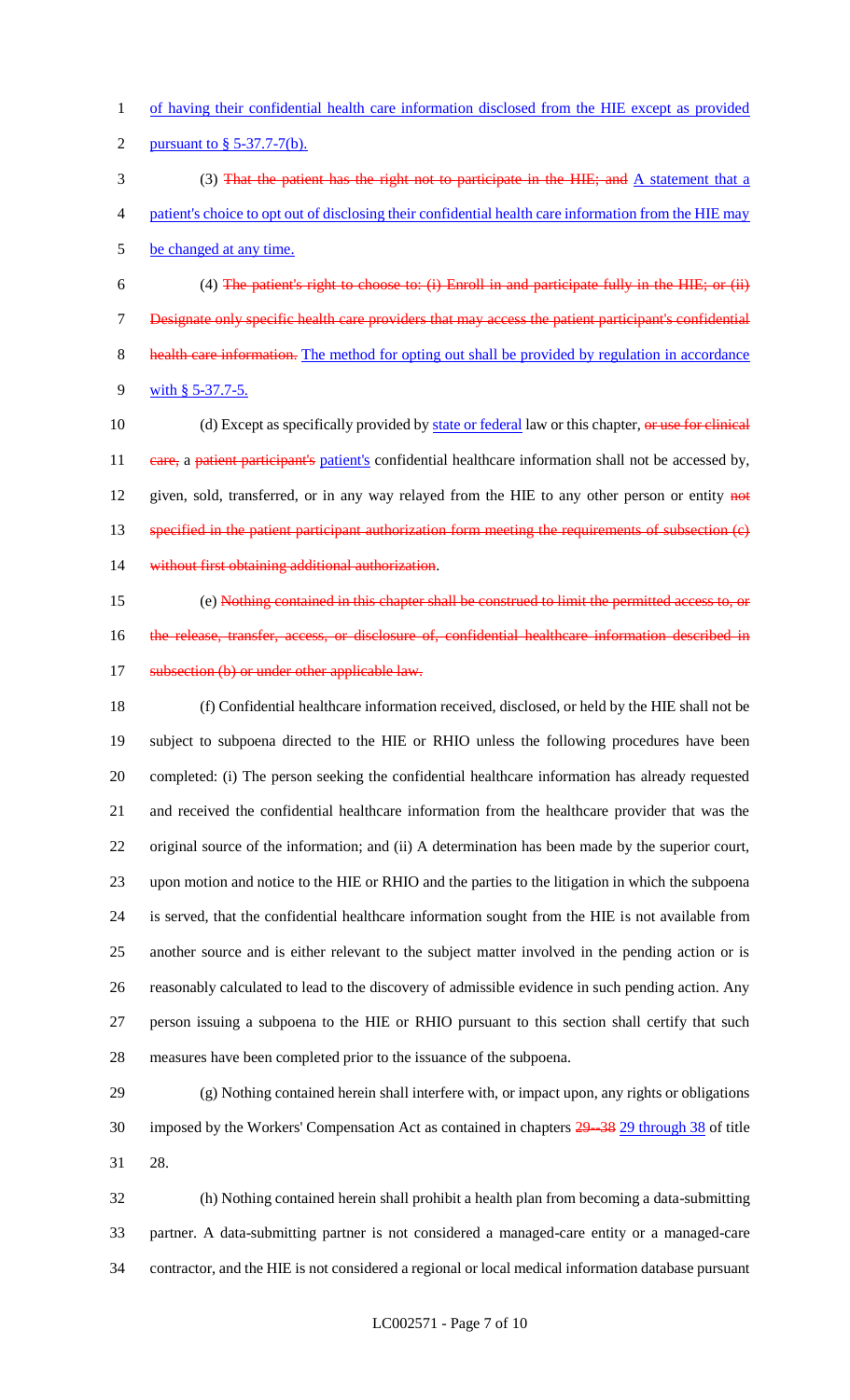1 to  $§$  5-37.3-4.

| $\overline{c}$ | 5-37.7-8. Security.                                                                                |
|----------------|----------------------------------------------------------------------------------------------------|
| 3              | The HIE must be subject to at least the following security procedures:                             |
| 4              | (1) Authenticate the recipient of any confidential healthcare information disclosed by the         |
| 5              | HIE pursuant to this chapter pursuant to rules and regulations promulgated by the agency           |
| 6              | department;                                                                                        |
| 7              | (2) Limit authorized access to personally identifiable confidential healthcare information         |
| $8\,$          | to persons having a need to know that information; additional employees or agents may have access  |
| 9              | to de-identified information;                                                                      |
| 10             | (3) Identify an individual or individuals who have responsibility for maintaining security         |
| 11             | procedures for the HIE;                                                                            |
| 12             | (4) Provide an electronic or written statement to each employee or agent as to the necessity       |
| 13             | of maintaining the security and confidentiality of confidential healthcare information, and of the |
| 14             | penalties provided for in this chapter for the unauthorized access, release, transfer, use, or     |
| 15             | disclosure of this information; and                                                                |
| 16             | (5) Take no disciplinary or punitive action against any employee or agent for bringing             |
| 17             | evidence of violation of this chapter to the attention of any person.                              |
| 18             | 5-37.7-10. Patient's rights.                                                                       |
| 19             | Pursuant to this chapter, a patient participant who has his or her confidential healthcare         |
| 20             | information transferred through included in the HIE shall have the following rights:               |
| 21             | (1) To obtain a copy of his or her confidential healthcare information from the HIE;               |
| 22             | (2) To obtain a copy of the disclosure report pertaining to his or her confidential healthcare     |
| 23             | information;                                                                                       |
| 24             | (3) To be notified as required by chapter 49.3 of title 11, the Rhode Island identity theft        |
| 25             | protection act, of a breach of the security system of the HIE;                                     |
| 26             | (4) To terminate change his or her participation opt out status in the HIE in accordance           |
| 27             | with rules and regulations promulgated by the agency department;                                   |
| 28             | (5) To request to amend his or her own information through the provider participant;               |
| 29             | (6) To request his or her confidential healthcare information from the HIE be disclosed to         |
| 30             | an authorized representative; and                                                                  |
| 31             | (7) To request his or her confidential healthcare information from the HIE be disclosed to         |
| 32             | healthcare providers who are not provider participants as defined by this chapter.                 |
| 33             | 5-37.7-12. Reconciliation with other authorities.                                                  |
| 34             | (a) This chapter shall only apply to the HIE system, and does not apply to any other private       |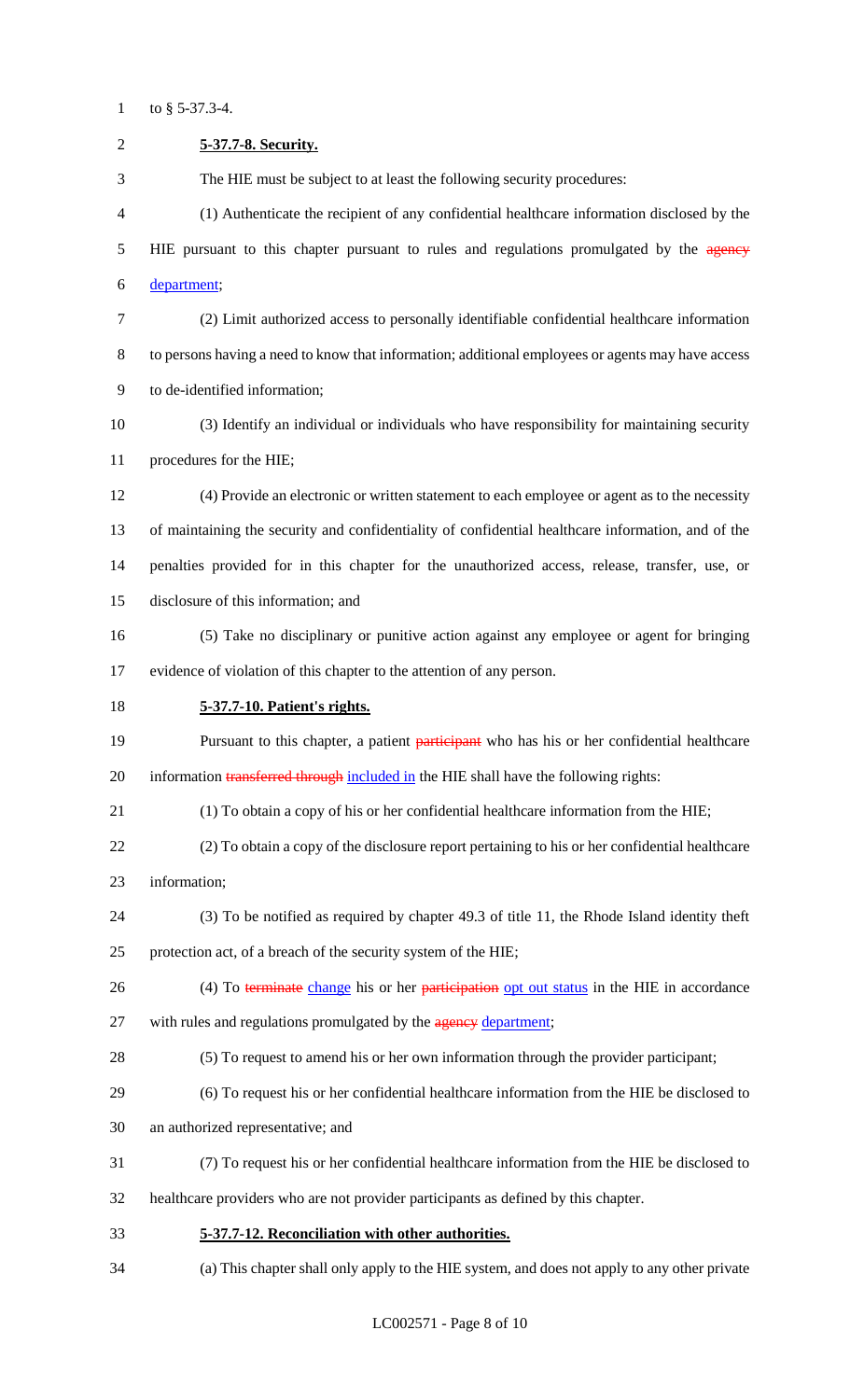1 and/or public-health information systems utilized in Rhode Island, including other health 2 information systems utilized within or by a healthcare facility or organization.

 (b) As this chapter provides extensive protection with regard to access to and disclosure of confidential healthcare information by the HIE, it supplements, with respect to the HIE only, any less stringent disclosure requirements, including, but not limited to, those contained in chapter 37.3 of this title, the Health Insurance Portability and Accountability Act (HIPAA) and regulations promulgated thereunder, and any other less stringent federal or state law.

8 (c) This chapter shall not be construed to interfere with any other federal or state laws or 9 regulations that provide more extensive protection than provided in this chapter for the 10 confidentiality of healthcare information. Notwithstanding such provision, because of the extensive 11 protections with regard to access to and disclosure of confidential healthcare information by the 12 HIE provided for in this chapter, patient authorization obtained for access to or disclosure of 13 information to or from the HIE or a provider participant shall be deemed the same authorization 14 required by other state or federal laws including information regarding mental health (the Rhode 15 Island mental health law, § 40.1-5-1 et seq.); HIV (§ 23-6.3-7); sexually transmitted disease (§§ 16 23-6.3-7 and 23-11-9); alcohol and drug abuse (§ 23-1.10-1 et seq., 42 U.S.C. § 290dd-2), or genetic 17 information (§ 27-41-53, § 27-20-39, and § 27-19-44).

18 SECTION 3. This act shall take effect upon passage.

======== LC002571 ========